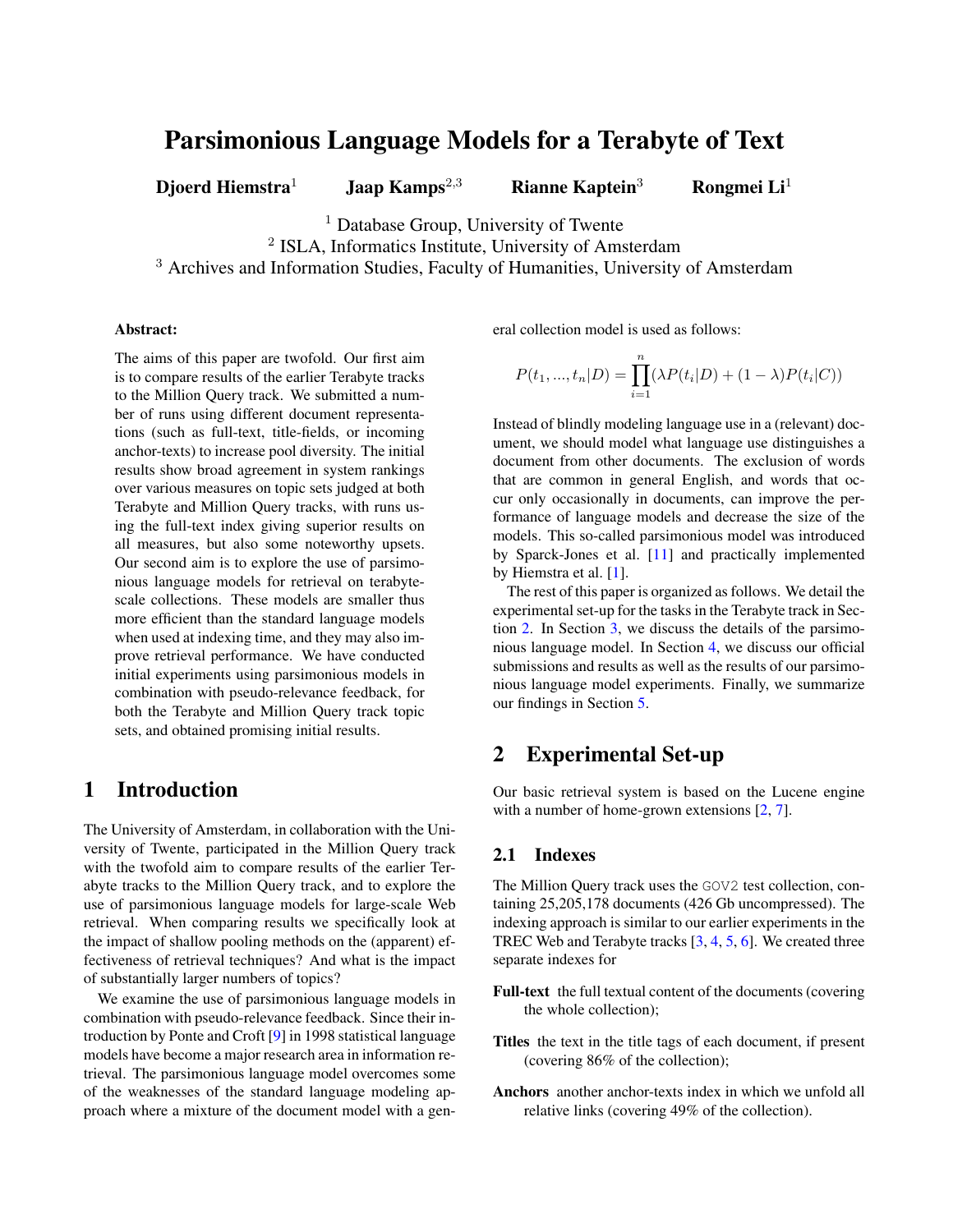For the anchor text index, we normalized the URLs, and did not index repeated occurrences of the same anchor-text. As to tokenization, we removed HTML-tags, punctuation marks, applied case-folding, and mapped marked characters into the unmarked tokens. We used the Snowball stemming algorithm [\[10\]](#page-6-10). The main full document text index was created as a single, non-distributed index. The size of our fulltext index is 61 Gb. Building the full-text index (including all further processing) took a massive 15 days, 6 hours, and 21 minutes.

#### 2.2 Basic Retrieval model

For our ranking, we use either a vector-space retrieval model or a language model. Our vector space model is the default similarity measure in Lucene  $[7]$ , i.e., for a collection  $C$ , document  $D$  and query  $q$ :

$$
sim(q, D) = \n\sum_{t \in q} \frac{tf_{t,q} \cdot id_{t}}{norm_{q}} \cdot \frac{tf_{t,D} \cdot id_{t}}{norm_{D}} \cdot coord_{q,D} \cdot weight_{t},
$$

where

$$
tf_{t,X} = \sqrt{\text{freq}(t, X)}
$$

$$
idf_t = 1 + \log \frac{|C|}{\text{freq}(t, C)}
$$

$$
norm_q = \sqrt{\sum_{t \in q} tf_{t,q} \cdot idf_t^2}
$$

$$
norm_D = \sqrt{|D|}
$$

$$
coord_{q,D} = \frac{|q \cap D|}{|q|}
$$

Our language model is an extension to Lucene [\[2\]](#page-6-4), i.e., for a collection  $C$ , document  $D$  and query  $q$ :

$$
P(D|q) = P(D) \cdot \prod_{t \in q} (\lambda P(t|D) + (1 - \lambda)P(t|C)),
$$

where

$$
P(t|D) = \frac{tf_{t,D}}{|D|}
$$
  
\n
$$
P(t|C) = \frac{\text{doc-free}(t, C)}{\sum_{t' \in C} \text{doc-free}(t', C)}
$$
  
\n
$$
P(D) = \frac{|D|}{\sum_{D' \in C} |D'|}
$$

The standard value for the smoothing parameter  $\lambda$  is 0.15. In previous years of the TREC Terabyte track, we found out that the GOV2 collection requires substantially less smooth-ing [\[3,](#page-6-6) [4\]](#page-6-7). That is, we use a value of  $\lambda$  close to 0.9.

### 2.3 Parsimonious Retrieval Model

Besides the official runs using the basic retrieval models, we also do a range of experiments with parsimonious language models. For efficiency reasons, we rerank in this case the top 1,000 results as produced by the official Lucene language model run UAmsT07MTeLM (using a full-text index, the Snowball stemming algorithm, standard multinomial language model with Jelinek-Mercer smoothing,  $\lambda = 0.9$ )

We compare a standard language model run using maximum likelihood estimation with a parsimonious retrieval model. A description of the parsimonious model follows below in a separate section. Pseudo-relevance feedback will be applied to both models. When a standard language model is used, we remove stopwords according to a standard stopwords list. To further improve performance we also apply Porter stemming in some of the runs.

## <span id="page-1-0"></span>3 The Parsimonious Language Model

The parsimonious model concentrates the probability mass on fewer terms than a standard language model. Only terms that occur relatively more frequent in the document as in the whole collection will be assigned a non-zero probability making the parsimonious language model smaller than a standard language model. The model automatically removes stopwords, and words that are mentioned occasionally in the document [\[1\]](#page-6-2).

The model is estimated using *Expectation-Maximization*:

E-step: 
$$
e_t = tf(t, D) \cdot \frac{\lambda_p P(t|D)}{\lambda_p P(t|D) + (1 - \lambda_p)P(t|C)}
$$
  
M-step:  $P(t|D) = \frac{e_t}{\sum_t e_t}$ , i.e., normalize the model

In the M-step the terms that receive a probability below a certain threshold or pruning factor are removed from the model. In the next iteration the probabilities of the remaining terms are again normalized. The iteration process stops after a fixed number of iterations or when the probability distribution does not change significantly anymore.

From a selection of health care pages from the GOV2 corpus, we built a standard and a parsimonious language model. In Table [1](#page-2-1) the top ranked terms of both models are shown. The standard language model still contains some words that should be considered as stopwords, like 'shall'. When a standard stopword list is used there is always a trade-off between being complete and being too aggressive. When the parsimonious model is used, the document is compared to the background corpus to remove all words that do not occur relatively more frequently in the document than in the background corpus. In this way not only all standard stopwords are removed, but also the corpus specific stopwords. For example, in the GOV2 corpus the word 'information' can be considered a stopword because it occurs in almost half of all documents.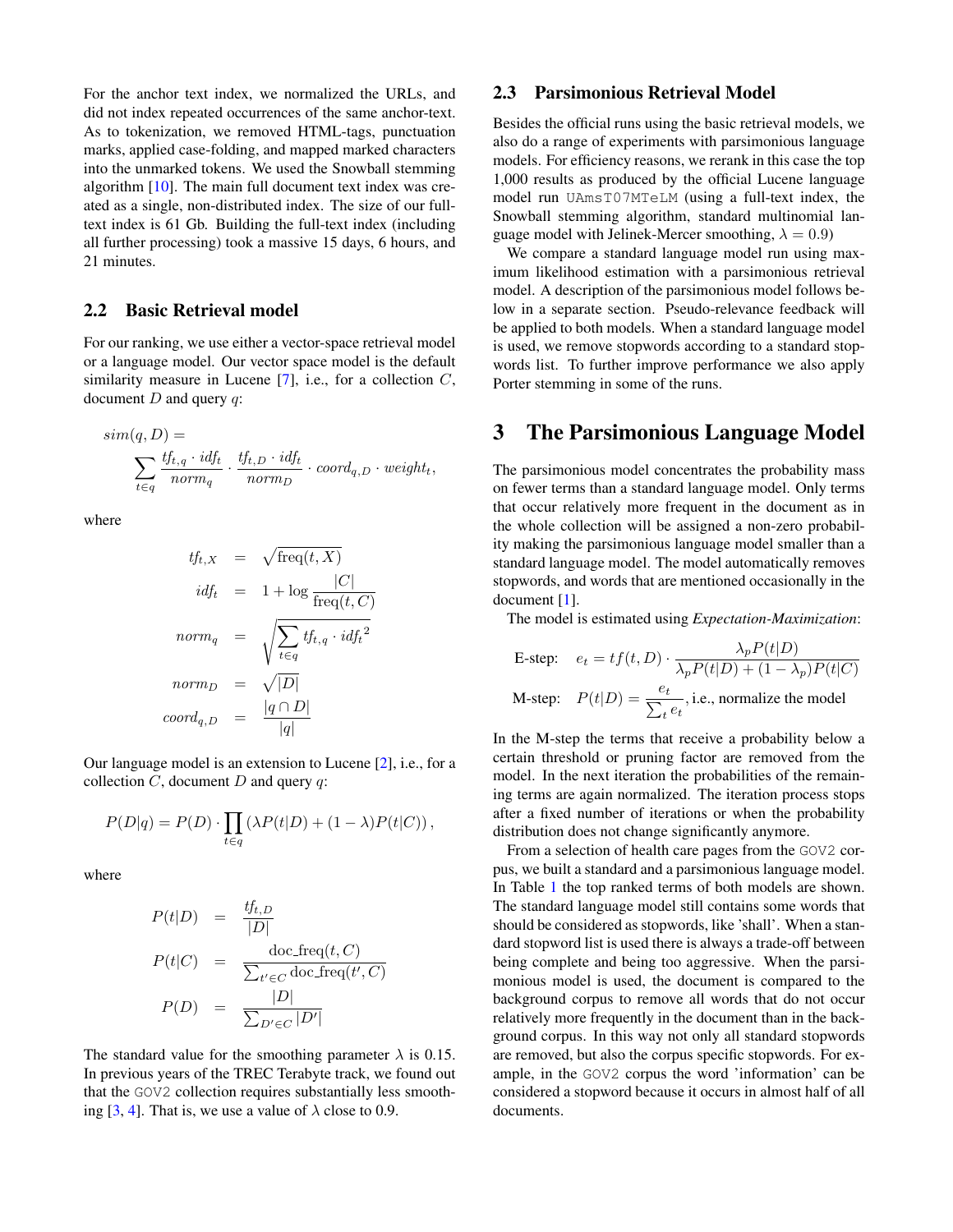| <b>Standard LM</b> |        | Parsimonious LM |        |  |
|--------------------|--------|-----------------|--------|--|
| Term               | P(t D) | Term            | P(t D) |  |
| cancer             | 0.0071 | pharmacy        | 0.1186 |  |
| pharmacy           | 0.0045 | cancer          | 0.0673 |  |
| board              | 0.0044 | pharmacist      | 0.0650 |  |
| health             | 0.0044 | prostate        | 0.0460 |  |
| shall              | 0.0040 | diabetes        | 0.0336 |  |
| care               | 0.0035 | prescription    | 0.0332 |  |
| patients           | 0.0033 | patients        | 0.0213 |  |
| research           | 0.0032 | pharmacists     | 0.0174 |  |
| drug               | 0.0030 | ovarian         | 0.0158 |  |
| state              | 0.0029 | cancers         | 0.0143 |  |
| treatment          | 0.0028 | dispensing      | 0.0122 |  |
| disease            | 0.0028 | chemotherapy    | 0.0109 |  |
| new                | 0.0027 | prescriber      | 0.0104 |  |
| information        | 0.0027 | tumors          | 0.0099 |  |

<span id="page-2-1"></span>Table 1: Top ranked terms in the standard and the parsimonious language model.

Another advantage of the parsimonious model is that the probabilities are normalized. Frequently occurring words, such as stopwords, are removed from the model, and then the probabilities are redistributed over the remaining terms.

Pseudo-Relevance Feedback Since the parsimonious model concentrates on the most differentiating terms in a document, this model is a good candidate to use for pseudorelevance feedback.

There are several possibilities for integrating pseudorelevance feedback into the language model approach. We will use maximum likelihood ratios as described by Ng [\[8\]](#page-6-11). We calculate scores separately for the query and the relevance feedback likelihood ratio, and combine the scores at the end. The query and the feedback likelihood ratios differ substantially in length, therefore normalized log likelihood ratios should be used. For the query likelihood ratio, we then get:

$$
NLLR_{query} = \log\left(\frac{P(Q|D, r)}{P(Q|D, \bar{r})}\right) = \frac{\sum_{i=1}^{n} P(q_i|Q) \cdot \log\left(\frac{\lambda P(q_i|D) + (1 - \lambda)P(q_i|C)}{P(q_i|C)}\right)}
$$

To create the relevance feedback model  $P(t_1, t_2, ..., t_n|R)$ we simply use the web-pages from the top scoring documents from our basic retrieval run. Here we use the top 10 results. The full-text of these web-pages is added together, and a (parsimonious) language model is created from this text. The relevance feedback model can be seen as an expanded weighted query. To estimate the feedback likelihood ratio, instead of summing over the query terms, we now sum over all terms contained in the feedback model as follows:

$$
NLLR_{feedback} = \frac{\sum_{i=1}^{n} P(t_i|R) \cdot \log \left( \frac{\lambda P(t_i|D) + (1-\lambda)P(t_i|C)}{P(t_i|C)} \right)}{\sum_{i=1}^{n} P(t_i|C)}
$$

The document model, i.e.,  $P(q_i|D)$  and  $P(t_i|D)$ , and the relevance feedback language model,  $P(t_i|R)$ , can be estimated according to the parsimonious model or according to the standard language model using maximum likelihood estimation. Since the two likelihood ratios are normalized, they can be easily combined. We have chosen the following formula to combine the query likelihood ratio and the relevance feedback likelihood ratio:

$$
NLLR_{comb} = (1 - \alpha) \cdot NLLR_{query} + \alpha \cdot NLLR_{feedback}
$$

The  $\alpha$  can depend on the quality of the initial run. If there P@10 is estimated to be low, the top 10 results are mostly not on topic, so it can be dangerous to use these results for pseudo-relevance feedback. In this case a smaller  $\alpha$  should be used.

## <span id="page-2-0"></span>4 Experiments

We will first discuss the official runs, and analyse their results. Then, in a separate subsection, we discuss our initial experiments with parsimonious language models.

### 4.1 Official runs

We submitted five runs before, and three runs after the official deadline. Two further runs were used to construct the official submissions. Only the five official submissions have been part of the pooling process.

We submitted two runs on the full-text index run, using the vector space model (UAmsT07MTeVS) and using the language model (UAmsT07MTeLM, not pooled).

Next, we submitted a plain title index run (UAmsT07MTiLM) and a plain anchor-text index run (UAmsT07MAnLM) both using the language model. We also have the similar runs using vector-space model, using the title index (UAmsT07MTiVS, not submitted) and the anchor-text index (UAmsT07MAnVS, not submitted).

These separate indexes can provide additional retrieval cues, for example, the anchor-texts provide a document representation completely disjoint from the document's text. Hence, we also submitted four runs that combine different sources of evidence. First, a weighted CombSUM with relative weights of 0.6 (text), 0.2 (anchors), and 0.2 (titles) using the vector space model (UAmsT07MSum6) and the language model (UAmsT07MSm6L, not pooled). Second, a similar combination with relative weights of 0.8 (text), 0.1 (anchors), and 0.1 (titles), again using using the vector space model (UAmsT07MSum8) and the language model (UAmsT07MSm8L, not pooled).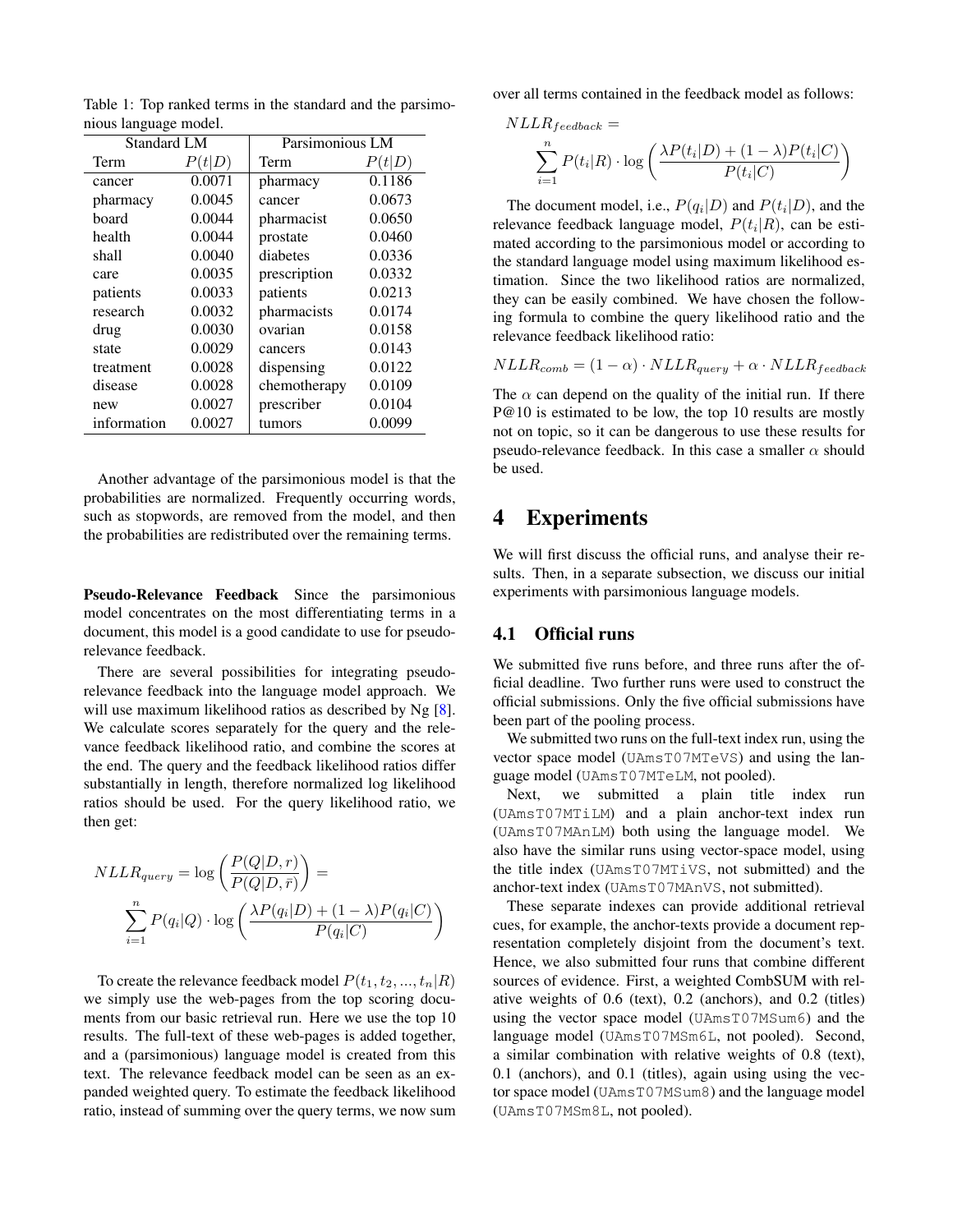<span id="page-3-0"></span>Table 2: Statistics over judged and relevant documents per topic for million query track (top) and terabyte tracks (bottom).

|            | nr. of | per topic |           |               |                   |        |
|------------|--------|-----------|-----------|---------------|-------------------|--------|
|            | topics | min       |           | max median    | mean              | st.dev |
| judged     | 1,778  | 6         | 147       | 40            | 41.07             | 6.58   |
| relevant   | 1,524  |           | 52        | 10            | 12.23             | 9.62   |
| high. rel. | 745    |           | 44        | $\mathcal{R}$ | 5.36              | 6.17   |
| judged     | 149    |           | 317 1,876 |               | 870 908.40 342.44 |        |
| relevant   | 149    | 4         | 617       |               | 130 180.65 149.16 |        |
| high. rel. | 125    |           | 331       | 14            | 34.81             | 51.95  |

<span id="page-3-1"></span>Table 3: Results for the MQ track.

|                   | <b>Million Query</b>       | Terabyte 2004-2006   |  |  |  |
|-------------------|----------------------------|----------------------|--|--|--|
| UAmsT07           | <b>UMass</b><br><b>NEU</b> | bpref $P@10$<br>map  |  |  |  |
| MTeVS             | 0.1805 0.0500              | 0.1654 0.2527 0.3047 |  |  |  |
| MTeLM             | 0.2908                     | 0.2921 0.3410 0.5376 |  |  |  |
| MTiVS             | 0.0884                     | 0.0369 0.0939 0.2168 |  |  |  |
| MTiLM             | 0.0938 0.0281              | 0.0392 0.0977 0.2154 |  |  |  |
| MAnVS             | 0.0561                     | 0.0274 0.0763 0.2081 |  |  |  |
| MAnLM             | 0.0650 0.0205              | 0.0278 0.0742 0.2034 |  |  |  |
| MSum6             | 0.1816 0.0557              | 0.1398 0.2348 0.2953 |  |  |  |
| MSm6L             | 0.2255                     | 0.2347 0.3069 0.3738 |  |  |  |
| MSum8             | 0.1995 0.0579              | 0.1621 0.2482 0.3094 |  |  |  |
| $\ldots$ MSm $8L$ | 0.2867                     | 0.2696 0.3273 0.4711 |  |  |  |
| <b>Topics</b>     | 1,153<br>1.778             | 149<br>149<br>149    |  |  |  |

#### 4.2 Official Run Results

The topic set contains 10,000 topics numbered 1 to 10000. Table [2](#page-3-0) (top half) shows statistics of the number of judged and relevant documents, based on the final "prels" files. In total 1,778 different topics have been assessed. The number of relevant documents per topic varies from 1 to 52, with a mean of 12 and a median of 10. For no less than 253 topics, no relevant document has been found. The topic set also includes the adhoc topics of the Terabyte (TB) tracks at TREC 2004-2006. For comparison, we also show their statistics in Table [2](#page-3-0) (bottom half). During the three years of the Terabyte track 149 topics have been assessed, with 4 to 617 relevant documents (mean 181 and median 130). There are striking differences between the two sets of judgments: First, the number of topics assessed at the MQ track is roughly ten times larger than the three year of TB track together. Second, the number of judged documents, as well as the number of relevant documents per topic is over ten times larger for the TB topics.

Table [3](#page-3-1) shows the results for the MQ track. The first two scores are based on the MQ judgments: NEU stands for the estimated MAP (statMAP) as produced by the Northeastern University's method, UMass stands for the expected MAP as produced by the University of Massachusetts Amherst's

Table 4: Results for the MQ track using the shallow judgments as qrels.

<span id="page-3-2"></span>

|         | <b>Million Query</b> |        |        |  |  |
|---------|----------------------|--------|--------|--|--|
| UAmsT07 | map                  | bpref  | P@10   |  |  |
| MTeVS   | 0.1684               | 0.2991 | 0.1644 |  |  |
| MTeLM   | 0.2818               | 0.3987 | 0.2703 |  |  |
| MTiVS   | 0.0841               | 0.1839 | 0.1108 |  |  |
| MTiLM   | 0.0924               | 0.1789 | 0.1211 |  |  |
| MAnVS   | 0.0604               | 0.1438 | 0.0940 |  |  |
| MAnLM   | 0.0695               | 0.1408 | 0.1072 |  |  |
| MSum6   | 0.1759               | 0.3006 | 0.1844 |  |  |
| MSm6L   | 0.2164               | 0.3663 | 0.2089 |  |  |
| MSum8   | 0.1905               | 0.3052 | 0.1899 |  |  |
| MSm8L   | 0.2788               | 0.4006 | 0.2638 |  |  |
| Topics  | 1,524                | 1,524  | 1,524  |  |  |

method.<sup>1</sup> Comparing the scores over the five runs, we see that they are in complete agreement about the ranking. Both NEU and UMass methods agree on the best of the five runs: the vector-space combination (Sum8). Over all runs, the NEU method gives the highest statMAP score to the fulltext language model run (TeLM). The next three scores in Table [3](#page-3-1) are based on the TB assessments. The best scoring run on all measures is the full-text language model run (TeLM). The order of the five official submissions is different: now the full-text vector-space run (TeVS) scores best on MAP.

What if we treat the MQ judgments as as normal qrels (so assuming for most measures that non-judged documents are non-relevant)? Table [4](#page-3-2) shows the results. The best scoring run, again on all measures, is the full-text language model run (TeLM). The best official submission is the vector-space combination (Sum8), in agreement with both the NEU and UMass methods. In fact, the five official submission get the same order by MAP and by the NEU and UMass methods. More generally, we see that map and precision at 10 are resulting in the same system ranking, and that the precision at 10 scores are much lower than for the TB topics in Table [3.](#page-3-1) This is a clear indication that we have only unearthed a small sample of the relevant documents.

We have now shown three "qrels" and eight measures, how do these agree? Table [5](#page-4-0) shows Kendall's tau of the system rank correlation. Some observations present themselves: First, we see that there is reasonable correlation between all pairs of measures, with correlations ranging from 0.6 to 1.0, with the 0.6 for the agreement between UMass and TB map, and UMass and TB bpref. Second, the agreement between NEU and Terabyte MAP (0.911 over 10 systems) seems higher than that of UMass (0.600 over 5 systems), however this may be misleading since the NEU measure ranks the 5 official runs in the exact same order as UMass.

<sup>&</sup>lt;sup>1</sup>We failed to reproduce the "official" scores, and hence only include these for the five official runs.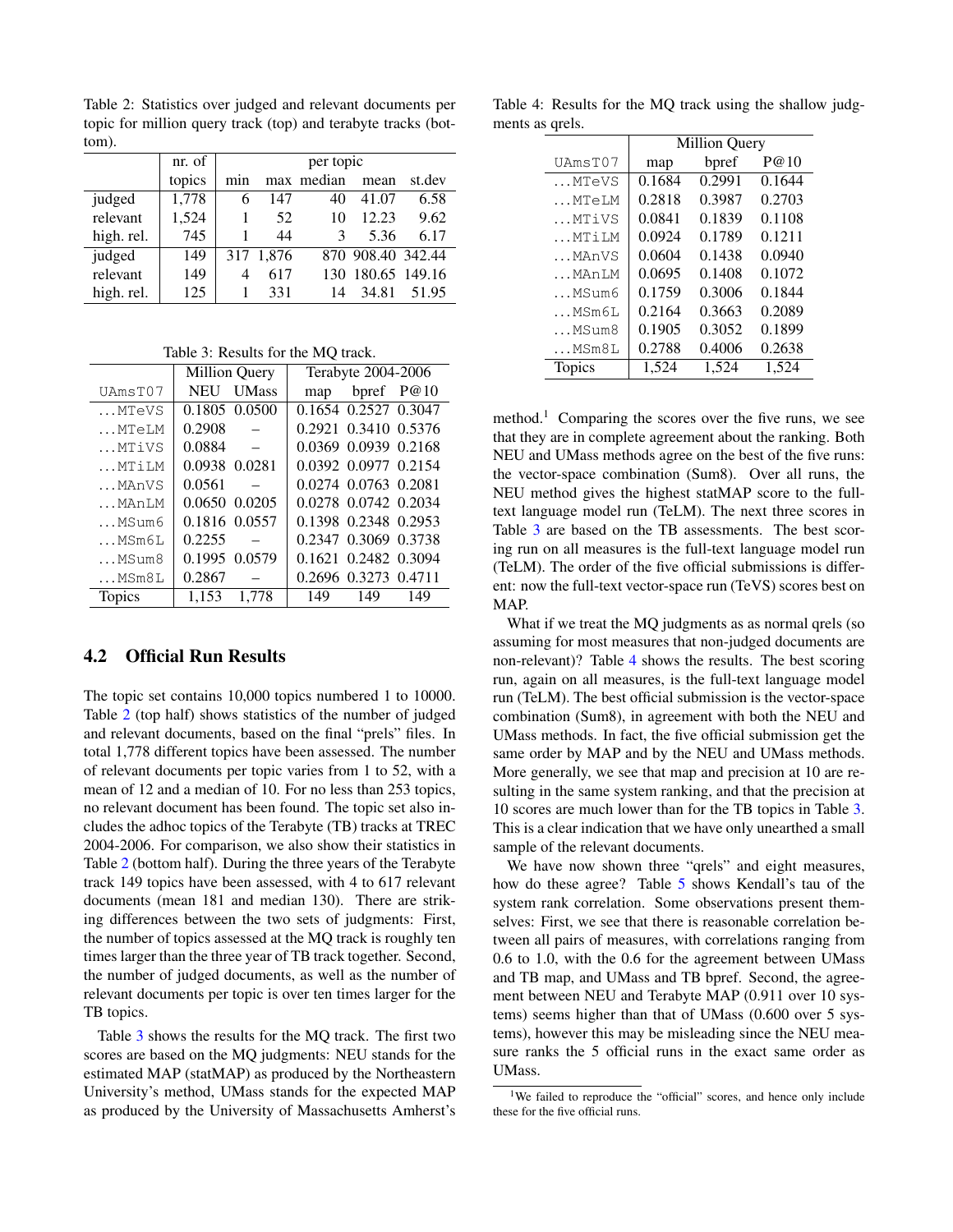<span id="page-4-0"></span>Table 5: Rank correlations of the resulting system rankings (columns and rows are in the same order).

|            |       |       | Million Query Terabyte Million Query |       |       |             |       |
|------------|-------|-------|--------------------------------------|-------|-------|-------------|-------|
| <b>NEU</b> |       |       | UMass*map bpref P@10 map bpref P@10  |       |       |             |       |
|            | 1.000 |       | 0.911 0.867 0.867 1.000 0.867 1.000  |       |       |             |       |
|            |       | 0.600 | 0.600                                | 0.800 | 1.000 | 1.000       | 1.000 |
|            |       |       | 0.956                                | 0.867 | 0.911 | 0.778 0.911 |       |
|            |       |       |                                      | 0.911 | 0.867 | 0.822       | 0.867 |
|            |       |       |                                      |       | 0.867 | 0.911       | 0.867 |
|            |       |       |                                      |       |       | 0.867       | 1.000 |
|            |       |       |                                      |       |       |             | 0.867 |
|            |       |       |                                      |       |       |             |       |

? Comparisons are restricted to 5 runs.

<span id="page-4-1"></span>Table 6: Relevant, nonrelevant, and unjudged documents for MQ judged topics (top) and TB judged topics (bottom).

| Rank                      |       |                                                                                                |                                                    | Unjudged                                                                                                                                                                                                                                                 |                                                |
|---------------------------|-------|------------------------------------------------------------------------------------------------|----------------------------------------------------|----------------------------------------------------------------------------------------------------------------------------------------------------------------------------------------------------------------------------------------------------------|------------------------------------------------|
|                           | $\%$  | #                                                                                              | $\%$                                               | #                                                                                                                                                                                                                                                        | $\%$                                           |
| 1                         |       |                                                                                                | 40.44                                              |                                                                                                                                                                                                                                                          | 468 26.32                                      |
| 10                        |       |                                                                                                | 33.34                                              | 7,672 43.15                                                                                                                                                                                                                                              |                                                |
| 100                       |       |                                                                                                |                                                    | 141,628 79.66                                                                                                                                                                                                                                            |                                                |
| 1.000                     |       |                                                                                                |                                                    | 1,702,145 95.73                                                                                                                                                                                                                                          |                                                |
| Anchors $*$<br>1          |       |                                                                                                |                                                    |                                                                                                                                                                                                                                                          | 454 25.53                                      |
| 10                        |       |                                                                                                |                                                    | 10,950 61.59                                                                                                                                                                                                                                             |                                                |
| 100                       |       |                                                                                                |                                                    | 161,777 90.99                                                                                                                                                                                                                                            |                                                |
|                           |       |                                                                                                |                                                    | 1,660,685 93.40                                                                                                                                                                                                                                          |                                                |
| $\mathbf{1}$              |       |                                                                                                |                                                    |                                                                                                                                                                                                                                                          | 0.00                                           |
| 10                        |       |                                                                                                |                                                    |                                                                                                                                                                                                                                                          | 7 0.47                                         |
| 100                       |       |                                                                                                |                                                    |                                                                                                                                                                                                                                                          | 1,135 7.62                                     |
| 1.000                     |       |                                                                                                |                                                    | 92,406 62.02                                                                                                                                                                                                                                             |                                                |
| Anchors<br>$\overline{1}$ |       |                                                                                                |                                                    |                                                                                                                                                                                                                                                          | 41 27.52                                       |
| 10                        |       |                                                                                                |                                                    |                                                                                                                                                                                                                                                          | 643 43.15                                      |
| 100                       |       |                                                                                                |                                                    | 9,643 64.72                                                                                                                                                                                                                                              |                                                |
| 1,000                     |       |                                                                                                |                                                    | 127,945 85.87                                                                                                                                                                                                                                            |                                                |
|                           | 1,000 | #<br>591 33.24<br>16,655 0.94<br>380 21.37<br>82 55.03<br>801 53.76<br>5,726 38.43<br>52 34.90 | Relevant<br>3,162 1.78<br>1,319 8.85<br>2,849 1.91 | Nonrelevant<br>719<br>4,112 23.13 5,927<br>12,410 6.98 22,596<br>36,740 2.07<br>944 53.09<br>9,104 5.12<br>4,475 0.25 11,886 0.67<br>67 44.97<br>682 45.77<br>17,840 11.97 38,754 26.01<br>56 37.58<br>302 20.27 545 36.58<br>3,821 25.64<br>11,498 7.72 | 12.71<br>1,645 9.25 4,977 27.99<br>8,039 53.95 |

 $*$  Run was in the pool.

What is the impact of low pooling depth? We look at the number of relevant, nonrelevant, and unjudged documents in runs both inside and outside of the judgment pools. The results are shown in Table [6.](#page-4-1) Looking at the 1,778 MQ topics, over 25% of the top 1 results have not been judged. At rank 10, the percentage of unjudged documents is 43% (full-text, not pooled) and 62% (anchor-texts, pooled). The relative precision over judged documents is still 41% (full-text) and 25% (anchor-texts) suggesting strongly that the judgments are merely a sample. A clear call for caution to use the MQ judgments as traditional qrels (as we did in Table [4\)](#page-3-2). For the MQ topics we see no significant difference between the coverages of runs in and outside the pools. In a sense this may make the comparison of official and post-submission runs less unfair. Looking at the 149 TB topics, we see clearly the difference in the percentage of judged documents for the pooled run (full-text, very similar runs were in the top 50

<span id="page-4-2"></span>Table 7: Results of the parsimonious models on the Terabyte topics for non-stemmed (top half) and stemmed (bottom half) documents.

| Model           |      | map    | bpref  | P@10   |
|-----------------|------|--------|--------|--------|
| <b>MLE</b>      |      | 0.2189 | 0.2985 | 0.3463 |
| Parsimonious    | 0.01 | 0.2199 | 0.2994 | 0.3926 |
| Parsimonious    | 0.1  | 0.2311 | 0.3125 | 0.3866 |
| Parsimonious    | 0.2  | 0.2295 | 0.3104 | 0.3805 |
| MLE (stemmed)   |      | 0.2183 | 0.3041 | 0.3342 |
| Pars. (stemmed) | 0.1  | 0.2359 | 0.3190 | 0.4040 |
|                 |      |        |        |        |

pools at TREC 2004-2006), and outside the pool (anchortexts).

### 4.3 Parsimonious Language Model Runs

We have not implemented the parsimonious language model in Lucene, but instead use our own scripts for a standard language model, and for the parsimonious language model. As a result, these runs have some limitations that affect the performance (as we will see below). For efficiency reasons, the background corpus does not consist of the whole GOV2 corpus, but of a random 1% sample of the GOV2 corpus. Another difference with the Lucene language model run is that we do not apply document length normalization in our runs. Moreover, since we rerank only the top 1,000 documents of each topic, possibly relevant documents outside these top 1,000 results are not being considered. Finally, our scripts used a more simple tokenization and stemming than was used in the original runs.

Before applying our models on the topics of the Million Query track, we first apply them on the 149 Terabyte track topics. As mentioned before, in previous years of the TREC Terabyte track we already noticed the GOV2 collection requires little smoothing. Initial experiments show in our setting even less smoothing is needed than in the Lucene language model runs, i.e. we set  $\lambda = 0.99$ . For the parsimonious model we also have to set the parameter  $\lambda_p^D$ . In previous research [\[1\]](#page-6-2) values from 0.01 to 0.2 for  $\lambda_p$  lead to optimum performance depending on the exact task. We take the results of the query likelihood ratio as a baseline, and optimize on this baseline the parameter  $\lambda_p^D$  for our document model. Also we examine the influence of stemming on the baseline run. For the relevance feedback model we will optimize the parameter  $\lambda_p^R$  separately.

### 4.4 Parsimonious Model Results

The baseline provides us with a first indicator of the quality of the parsimonious model without the influence of the pseudo-relevance feedback. Table [7](#page-4-2) (top half) shows the results for the non-stemmed runs. First we see that the score of the reranking are somewhat lower than for the official runs, because of the differences listed above. However, we also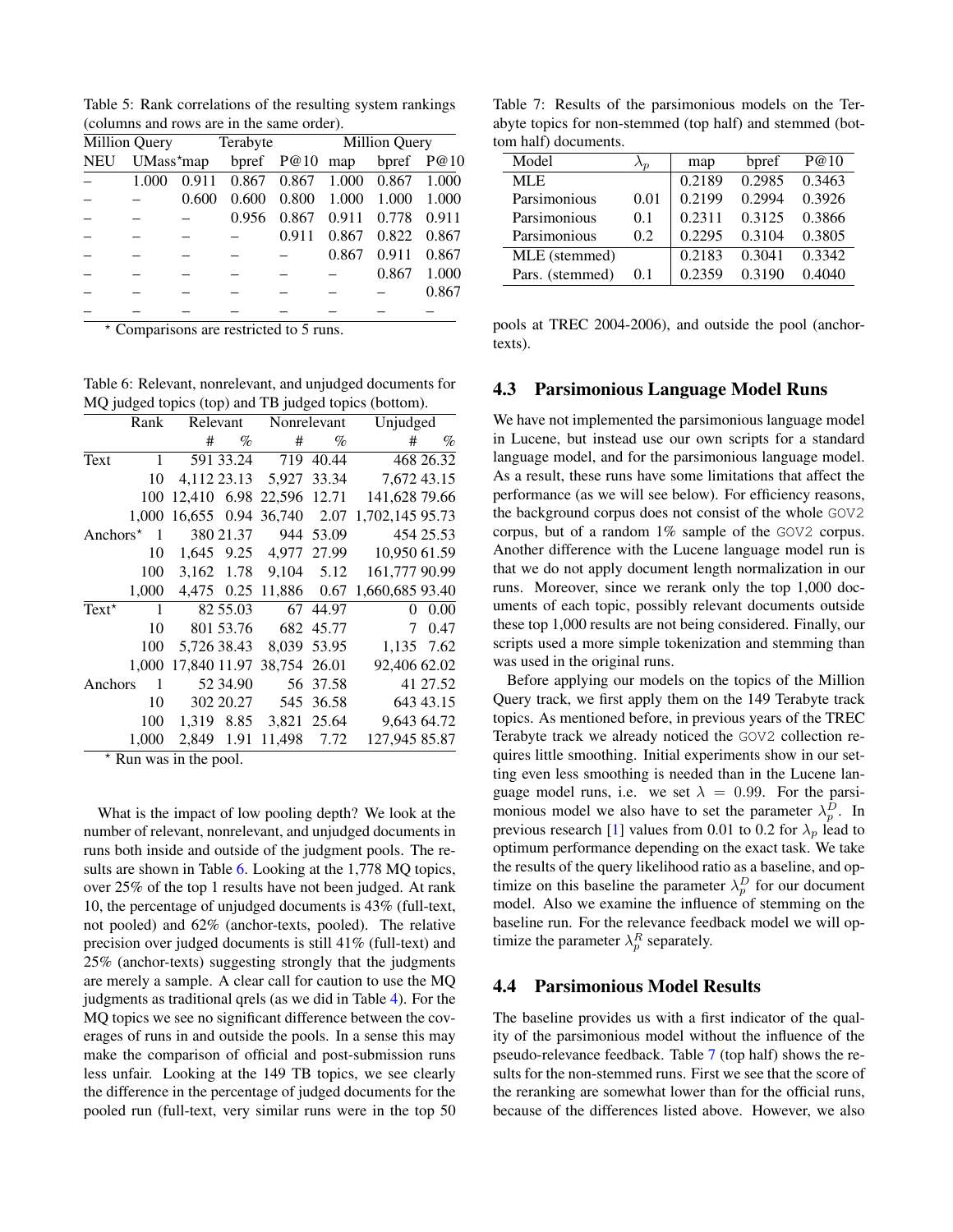see that the parsimonious models score better on all three evaluation measures than the standard language model with maximum likelihood estimation. With  $\lambda_p^D = 0.1$  or 0.2, MAP and Bpref improve significantly (bootstrap test, onetailed,  $p < 0.05$ ) with around 5% and P@10 improves significantly with almost 12%. These initial experiments further show we get the best results with  $\lambda_p^D = 0.1$ . Although P@10 is better for  $\lambda_p^D = 0.01$ , MAP and Bpref are significantly worse. The results for  $\lambda_p^D = 0.1$  are somewhat better than for  $\lambda_p^D = 0.2$ , but the difference is not significant. In the next experiments we use  $\lambda_p^D = 0.1$  for the document model.

When we apply Porter stemming to the best baseline runs, shown in the bottom half of Table [7,](#page-4-2) the results do not improve much or not at all depending on the evaluation measure and the model. The standard language model with stemming gets a lower MAP and P@10, but a slightly higher Bpref. The parsimonious model achieves the largest improvement on P@10; MAP and Bpref only improve slightly. Considering that our adhoc implementation is faster when stemming is not used, and stemming does not result in a clear improvement on the baseline run, we will not apply stemming to the subsequent runs.

In the next experiment we again run the 149 Terabyte topics, and this time we do apply the pseudo-relevance feedback. The experiment is run with values for  $\alpha$  ranging from 0, only the query likelihood ratio, to 1, only the relevance feedback ratio, with steps of 0.1. The parameter  $\lambda_p$  has a different optimal value for the relevance feedback model than for the document model. Experiments show that  $\lambda_p^R$  is best set at 0.01 for the relevance feedback model.

The optimal value for  $\alpha$  depends on the evaluation measure that you want to optimize, MAP, Bpref or P@10. The parsimonious language model produces the best results for all three evaluation measures, however the measures are optimal at three different values for  $\alpha$ . MAP peaks at  $\alpha = 0.5$ with a value of 0.2953; Bpref at  $\alpha = 0.6$  with a value of 0.3716; and P@10 is optimal at  $\alpha = 0.4$  with a value of 0.5530. The MAP scores of all three models on the different values for  $\alpha$  are plotted in Figure [1.](#page-5-0) When we compare the best run of the standard language model with the best run of the parsimonious model (both with  $\alpha = 0.5$ ), Map and Bpref of the parsimonious model run are significantly better, with improvements of 5.2% and 7.3% respectively (see Table [8\)](#page-5-1). P@10 is slightly better, improving 2.3%, but the difference is not significant.

We also experiment with a mixed model using maximum likelihood estimation for the document model and parsimonious estimation for the pseudo-relevance feedback model. The scores are also shown in Figure [1,](#page-5-0) and are in between the two other runs, i.e better than the standard language model, and not as good as the parsimonious model.

We have also tested our models on the Million Query topics (using the initial set of 1,692 topics). The results



<span id="page-5-0"></span>Figure 1: Blind feedback results on the Terabyte topics (MAP).

<span id="page-5-1"></span>Table 8: Results of the parsimonious models on the Terabyte and MQ topics (using the initial set of 1,692 topics).

| bpref $P@10$<br><b>NEU</b><br>Model<br>map<br>0.1824<br>MLE. | Terabyte 2004-2006   | <b>MO</b> track |
|--------------------------------------------------------------|----------------------|-----------------|
|                                                              |                      |                 |
|                                                              | 0.2807 0.3458 0.5349 |                 |
| 0.2953 0.3711 0.5470<br>Parsimonious<br>0.1850               |                      |                 |

of the best runs can be found in Table [8](#page-5-1) and are achieved with  $\alpha = 0.4$  for the standard model, and  $\alpha = 0.2$  for the parsimonious model. The NEU statMAP scores are lagging far behind the original score (UAmsT07MTeLM scores a statMAP of 0.2986 on these 1,692 topics). The limitations seem to affect the MQ topics (selected from a search engine's query log) far more severe than the Terabyte topics. For example, the sample used as collection model does not contain all query terms. Despite these limitations, we see again that the parsimonious language is superior to the standard MLE model. When we treat the MQ judgments as as normal qrels, the results are consistent with the NEU statMAP scores, i.e., the parsimonious run is better than the standard language model run.

#### 4.5 Results Analysis

When we compare the results of the official runs with our runs with the standard and the parsimonious language model, the unofficial runs, we have to take into account that we are reranking the results of the official run. Stemming for example does not improve the unofficial runs much, possibly because stemming is already applied in the basic retrieval run, so documents with different terms but with the same stem are retrieved anyway.

However, despite the limitations mentioned in the beginning of the previous section, the best unofficial run (using parsimonious language models and  $\alpha = 0.5$ ) on the Terabyte topics is better than the best official run, UAmsT07MTeLM that is also used as the run to rerank (see Table [8\)](#page-5-1). While